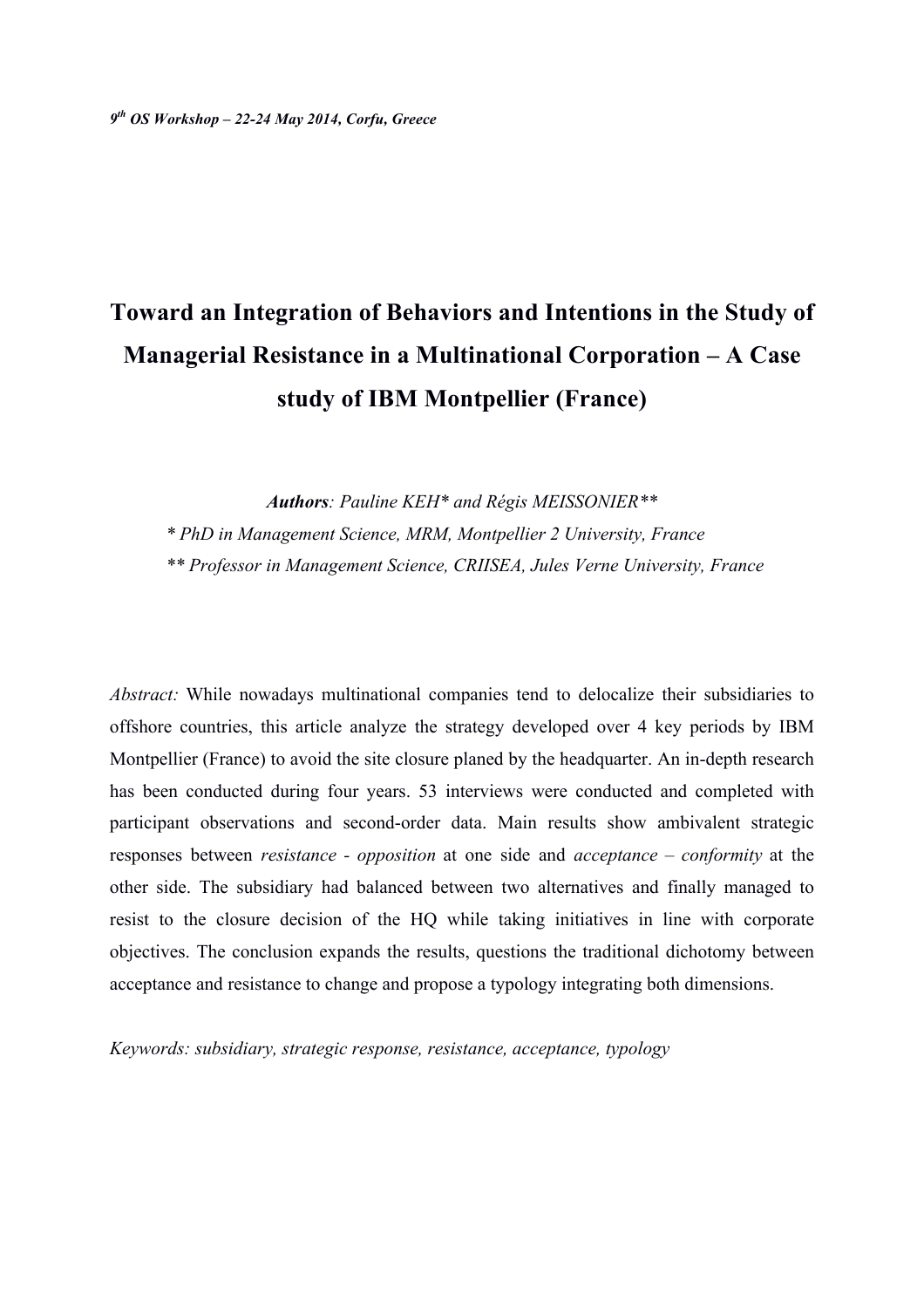#### **INTRODUCTION**

Over the last decades, many researches in management science investigated multinational corporations (MNC) strategies with diverse theories and approaches. A large part is rooted in rationalist and functionalist theories, and considers headquarter-subsidiary regulated by vertical hierarchy (Eisenhardt, 1989; Jensen & Meckling, 1976). This perspective postulates a strong asymmetry between the headquarter (HQ) and the subsidiaries and assumes that strategy and practices are elaborated at a global level and diffused to local units. Subsidiaries' roles and actions are then supposed to be limited to execution of pre-established global decisions (Bartlett & Ghoshal, 1986; Jarillo & Martinez, 1990). In the mid-1990s, new theories (Birkinshaw, Hood, & Jonsson, 1998; Birkinshaw, 1999) questioned the aforementioned asymmetry and considered subsidiaries as able to more actively influence strategic decisions of MNC. In the early 2000s, some authors adopted a more sociopoliticalbased vision of HQ-subsidiaries relationships and put forward the contested nature of MNCs (Dörrenbächer & Geppert, 2011; Kostova & Roth, 2002; Glenn Morgan, 2001; Tempel, Edwards, Ferner, Muller-Camen, & Wächter, 2006). Beyond their belonging to the same company, subsidiaries develop different rationalities and interests that can give rise to negotiations, resistances or conflicts (Becker-Ritterspach & Dörrenbächer, 2011; Boussebaa, 2009; Dörrenbächer & Geppert, 2009; Morgan & Kristensen, 2006).

Our research adopts this sociopolitical perspective to capture strategic responses of subsidiaries to drastic headquarter decisions. The paper is structured as follows. The first section presents the literature analysis on HQ-subsidiaries relationships and on micro-politics within the MNC. The second section presents the in-depth case study done at IBM Montpellier, one of the French subsidiaries. The research methodology took the form of a longitudinal research made on site over 4 years. We conducted 53 interviews completed and crosschecked with secondary data analysis and with participant observations. Main results show a hybrid strategic response between *resistance - opposition* at one side and *acceptance – conformity* at the other side. The subsidiary balanced between two alternatives and finally managed to resist to the closure decision made by the HQ and to be self-preserved while taking initiatives being in conformity with the corporate strategy. The conclusion expands the results, questions the traditional dichotomy between acceptance and resistance to change and propose a typology integrating both dimensions.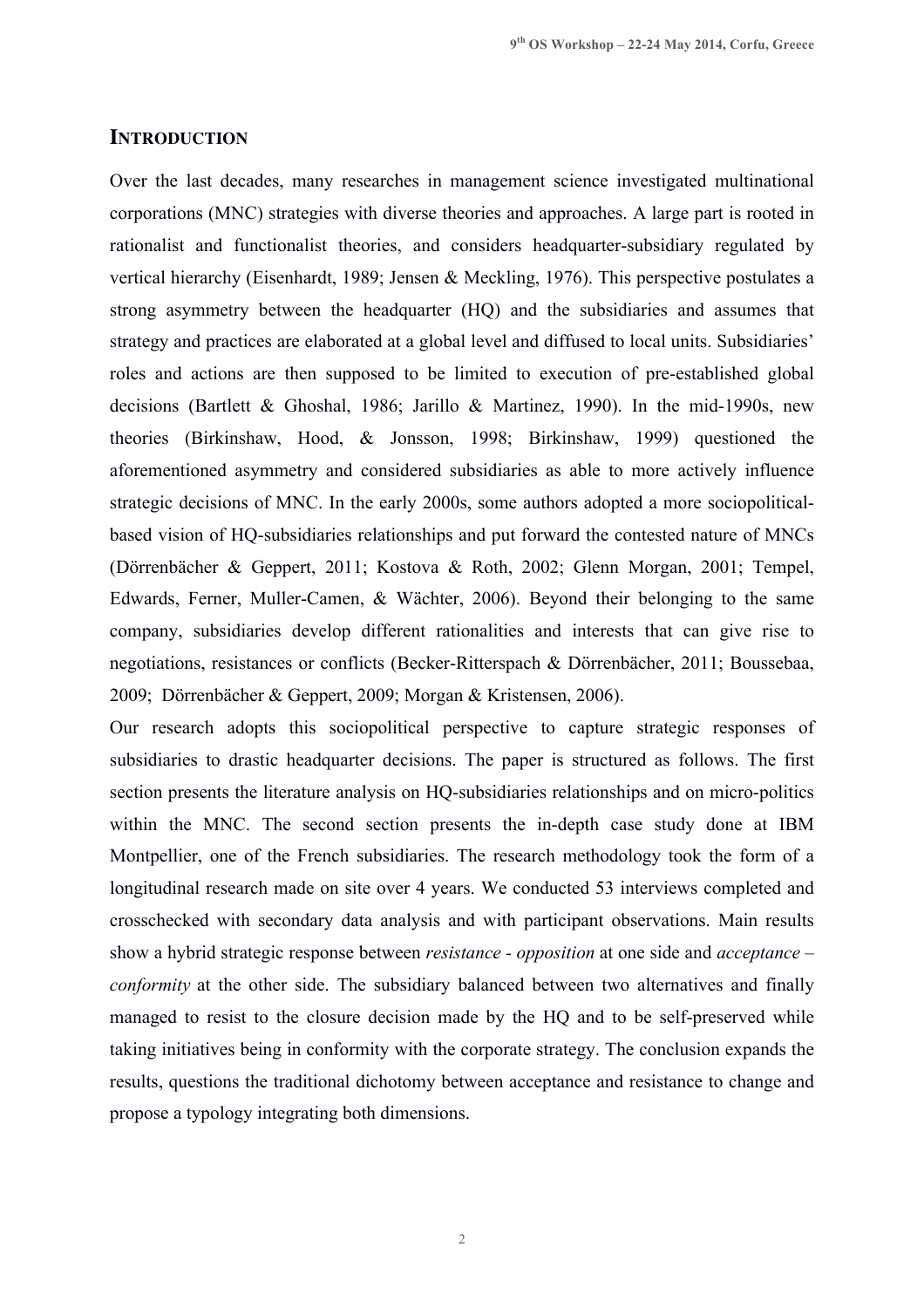#### **LITERATURE ANALYSIS**

The hierarchical and vertical perspective of the headquarter-subsidiaries (HQ-S) relationship has been dominating the literature in international business on multinational corporations (Eisenhardt, 1989; Jensen & Meckling, 1976). Headquarters are considered as central actors of multinational corporations (MNCs) gathering power and determining the roles and objectives of subsidiaries (Chandler, 1962; Williamson, 1975). A strong asymmetry is implicitly postulated and assumes decision making and strategic thinking as emanating from the HQ only (Baliga & Jaeger, 1984; Gupta & Govindarajan, 2002). Research on MNCs based on institutional theories considers multinational corporations as homogeneous organizations where subsidiaries are subject to coercive, mimetic and normative pressures coming from their global institutional environment. It suggests that subsidiaries survival depends on its ability to obtain legitimacy from the parent and to comply with its rules and expectations (DiMaggio & Powell, 1983; Kostova, Roth, & Dacin, 2008). Morgan and Kristensen (2006) introduced the notion of "*Boy Scout*" subsidiaries, which portrays subsidiaries whose main goal is to gain the HQ's favours and therefore chose to adopt and comply with global practices, norms and recommendations.

During the 1990s, new theories, based on *heterarchy* concept of Hedlund (1986) and on Ghoshal and Bartlett (1990) research, questioned this "executive-only" vision of subsidiaries. According to the authors (Birkinshaw et al., 1996, 1998, 1999; Birkinshaw and Hood, 1998), the subsidiary can be modeled as a "*semiautonomous entity*" capable of pursuing discrete and proactive actions also called "*initiatives*" in order to upgrade its mandate and gain in influence within the MNC. Although these contributions mitigated the dominant approach, they still assumed that HQ-S relationships were governed by a unique common objective. Local entities and sub-entities of MNC were considered as able to take initiatives, but only for the performance interest of the parent company (Bartlett & Ghoshal, 1986; Julian Birkinshaw, 1999).

"Neo-insititutionalist" authors (Covaleski and Dirsmith, 1988; DiMaggio, 1988; Child, 1997) proposed to revise the classical conceptualization of institutional theory in order to depart from the passive, compliant and purely predetermined vision of organizational behavior and to focus on actors' strategic choices, practices and self-interests. Here, HQ-S relationships are viewed as an "institutional dualism" (Kostova & Roth, 2002; Morgan & Kristensen, 2006; Quintanilla & Ferner, 2003; Tempel et al., 2006) and a political space where subsidiaries need to maintain their legitimacy within both the MNC and their host country (Kostova and Roth,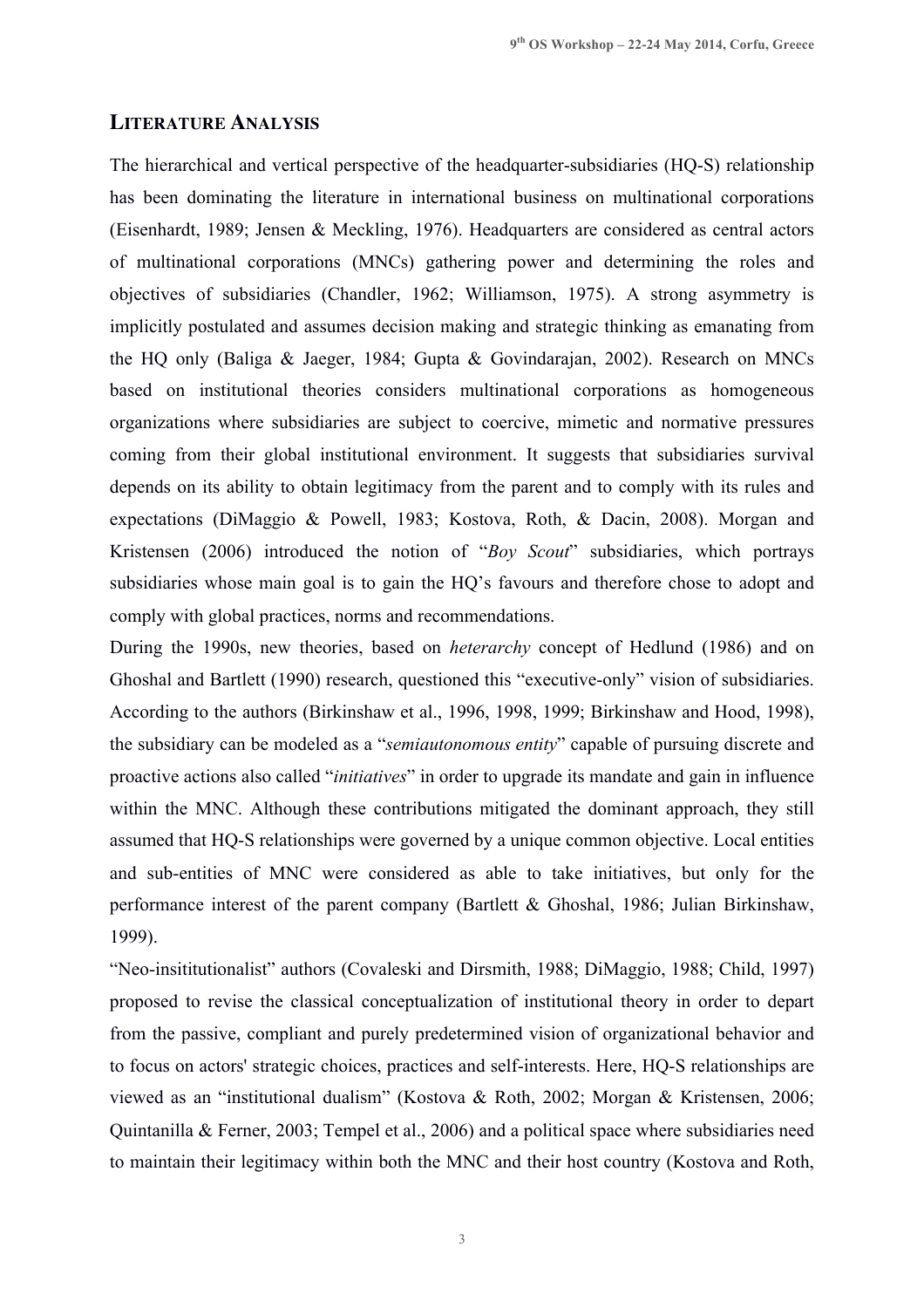2002, p. 216). This revised institutionalist theory gave rise to empirical researches that highlighted the contested dimension of multinationals as they contain different actors with different rationalities and different self-interests (Becker-Ritterspach & Dörrenbächer, 2011; Mike Geppert, Williams, & Matten, 2003; Kostova et al., 2008). This non-homogeneity is viewed as giving rise to different forms of micro-politics and to new forms of subsidiaries' resistance and non-adoption of HQ diffusion of practices, norms and rules (Dörrenbächer & Geppert, 2009; Edwards & Bélanger, 2009; Erkama, 2010; M. Geppert & Williams, 2006; G. Morgan & Kristensen, 2006). Morgan and Kristensen (2006) introduced the notion of "*subversive*" subsidiaries, which portrays subsidiaries that are largely rooted in their local or national institutional environment and tend to act as an independent-like unit. As a consequence, they can be tended to give primacy to their own goals and jeopardize head office demands that may undermine their own interests (*op.*, p. 1480).

While this line of work has brought significant contributions to understand political relationships in multinationals, the dichotomy between conformity and resistance leaves little room for ambivalence in subsidiaries attitudes towards HQ, and intermediate or hybrid positions beyond these two extreme poles have been little studied. However can we reasonably assume that subsidiary managers can only alternate between "boy scout" and "subversive" attitudes? Morgan and Kristensen (2006: 1478-1479) themselves acknowledged that "*In the real world, […] there are likely to be a variety of responses between these two extremes"*, calling for further research to explore *"the more complex picture between these two polar opposites".*

Empirical research on change management have traditionally opposed two forms of responses to change: acceptance and resistance (Coetsee, 1999; del Val & Fuentes, 2003; Judson, 1991; Kotter & Schlesinger, 2008). Acceptance is generally used to describe behaviors that adopt and fully integrate changes and mandatory norms. At the opposite, resistance usually portrays a rejection process aiming to maintain the existing situation the established order (Coetsee, 1999; del Val & Fuentes, 2003; Ford, Ford, & D'Amelio, 2008). During the 2000s, various contributions underlined the ambiguity of some forms of opposition (Ashcraft, 2005; Peter Fleming & Sewell, 2002; Piderit, 2000). According to Erkama (Erkama, 2010, p. 152), resistance can include some signs of acceptance, while acceptance can also contain some acts of resistance. In other words, resistance and acceptance may overlap. Resistance is not always obvious or expressed through an overt opposition of subordinate actors towards managerial control. For example, acts of resistance can be initiated by leaders (Courpasson, 2011) or professional elites (Ashcraft, 2005) and can be expressed through more subtle and hidden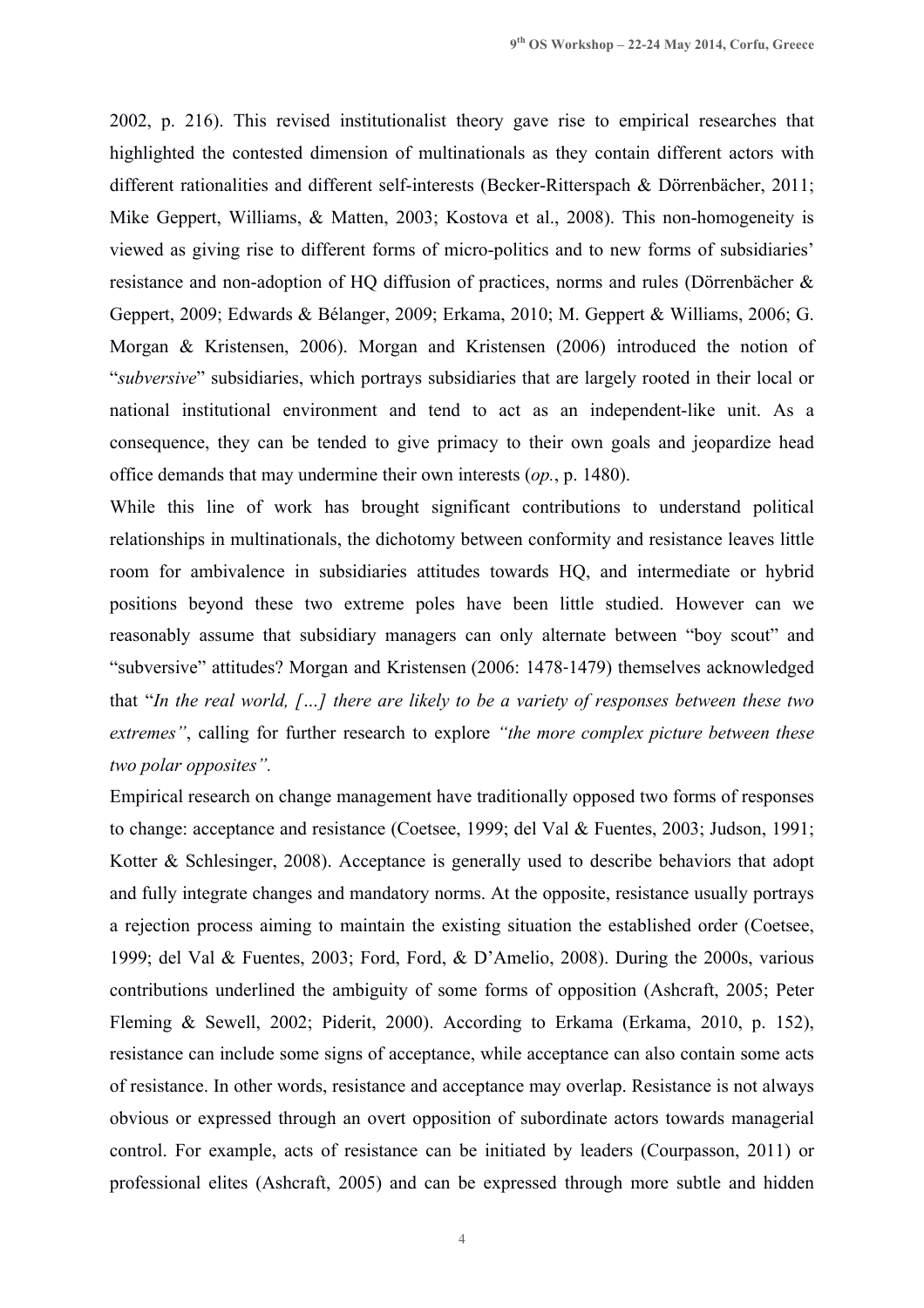forms of reluctance and disobedience. The current research aims at contributing to this body of research on ambivalence of some forms of strategic responses. Our purpose is thus to move beyond the acceptance/resistance dichotomy and analyze how these two behaviors overlap and ought to be aggregated.

### **RESEARCH CONTEXT AND METHODOLOGY**

The subsidiary we selected to illustrate our theoretical concept of "ambivalent strategic response" is a site of IBM established in 1965 at Montpellier, a city located in South of France. During its first twenty-five years, IBM Montpellier was the unique manufacturing site of mainframes for the whole EMEA zone (Europe, Middle East and Africa). It had a stable and recognized position within the multinational and achieved a rapid growth in terms of headcounts and infrastructures (more than 3,000 employees in 1985 and more than 100,000 m<sup>2</sup> of buildings over 20 hectares of land reserve). After many years of growth, the early 1990s marked an important turning-point for IBM: in three years, its net profits fell down over 200%, headcounts were reduced of 20% and the company announced more than \$ 8 billion of losses in 1993. Between 1992 and 1996 the French subsidiary had to carry out heavy restructurings and faced a HQ decision to stop producing mainframes in Montpellier. While the site seemed condemned, local teams managed to take "hidden innovations". While IBM had closed almost all its 20 European industrial sites between 1996 and 2009, Montpellier plant is one of the last 'survivors'.

The aim of this research is to bring a deep understanding of the various strategic responses elaborated by multinational's subsidiaries when confronted to the diffusion of corporate changes and practices. We analyzed strategies, behaviors, intentions and organizational changes in a dynamic and contextualized way. We thus chose to conduct a retrospective qualitative case study of IBM Montpellier in order to capture the evolution of the site.

Strategy is a social, complex and dynamic process depending on actors' perceptions of the way changes, rules or threats may affect their organization or themselves. Hence, in line with Mintzberg (1979), Van de Ven (1992), Pettigrew (1992) or Langley (1999), we believe that a suitable way to understand how and why events unfold and evolve over time, is to conduct qualitative researches and to collect rich data from which new concepts can emerge. The indepth case study of IBM Montpellier appears to be particularly adapted to this purpose as it enables a "deep understanding of the phenomenon studied" (Miles & Huberman, 2003) and an examination of "a contemporary phenomenon in its real-life context" (Yin, 1981, p. 59).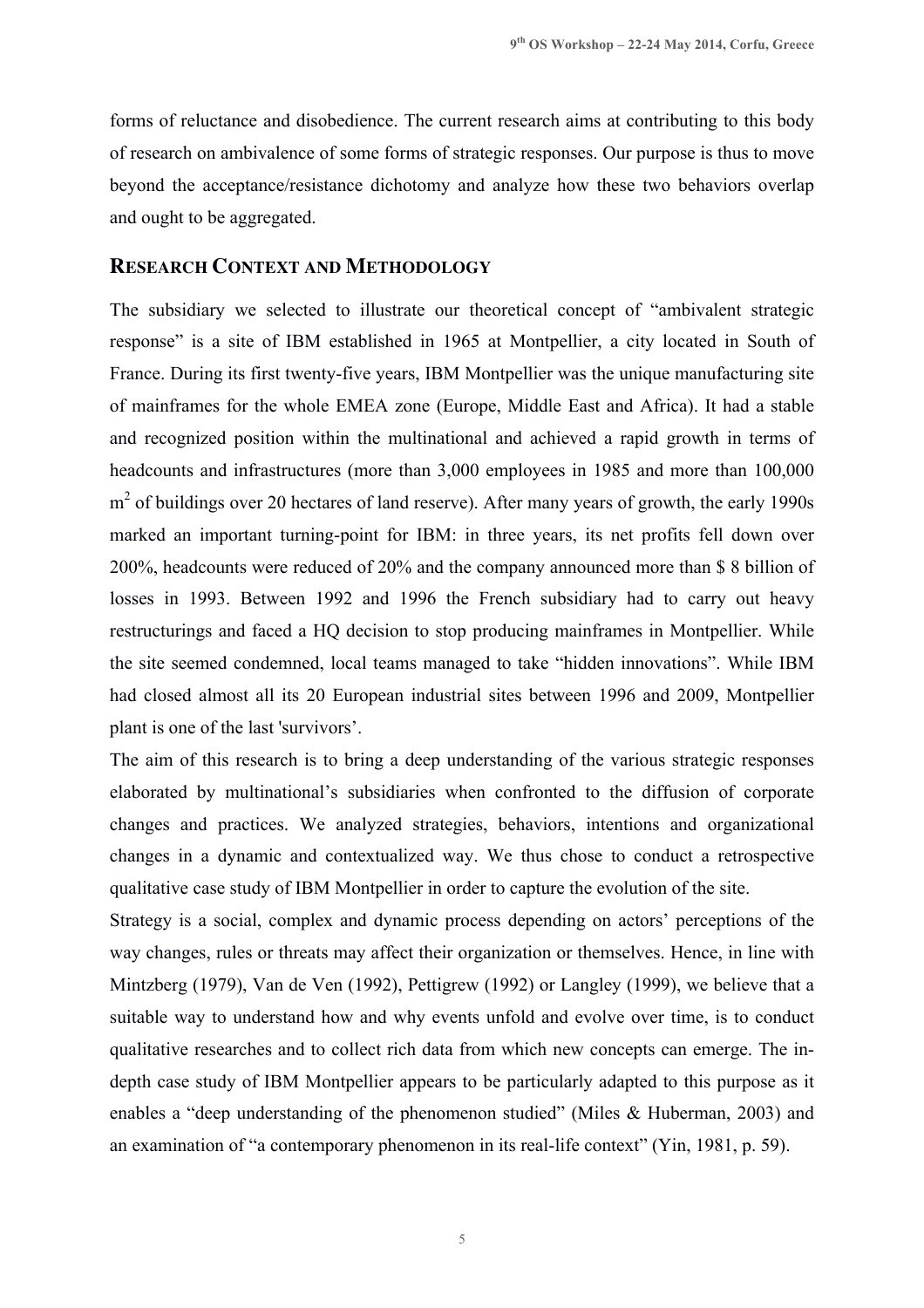From 2009 to 2013, we carried out this research in immersion in the plant. We gathered and combined different sources of qualitative data to analyze the strategic responses of Montpellier site to various HQ change initiatives. We focused on information regarding circumstances, events, people interactions, behaviors, beliefs and thoughts. We conducted 53 in-depth interviews of approximately 90 minutes each. The interviews were semi-structured; participants were asked to talk about their career within IBM, to describe their vision of the company evolution, and the specific role played by IBM Montpellier. We also asked specific questions about particular events, actions or intentions of stakeholders. Interviews were anonymized in order to enable a more open and spontaneous exchange with participants.

Concerning second-order data (Yin, 1989) we took into account archives, annual reports, biography and newspaper articles. We also collected data from direct observations and conversations we had with various local actors during meetings, lunches or projects we participated to during our 4 years in immersion on site. Triangulation between first-order and second order-data allowed a crosschecking ensuring the validity of our study. Some interview's analysis gave rise to new themes and to new research questions formulation. We then applied the 'theoretical sampling' technique of Corbin and Strauss (2008) to adapt our choices regarding future participants and the themes to be addressed during following interviews.

In term of data analysis, we adopted techniques of open coding, axial coding and selective coding, proposed by Corbin and Strauss (2008). While analyzing empirical material (interview, archive, article, etc.), we focused on information they contained regarding IBM's HQ strategic decisions and how IBM Montpellier responded to these initiatives. We first assigned "open" codes to stay as close as possible to informant terms and to keep a distance from our own experience and assumptions. Similar labels and concepts were grouped under categories, to provide a more abstract level representation (axial coding).

The last step of the analysis aimed at contextualizing observed phenomenon. It consisted into seeking relationships between different concepts and categories (selective coding). For each event identified, we analyzed its context (conditions); the response of local actors to this event (action/interaction); the result involved by local actors' response and how it impacted the observed phenomenon (consequences) (Corbin & Strauss, 2008).

# **RESULTS**

Data collected and analyzed allow identifying 4 forms of the subsidiary responses to the corporate decisions (see Table 1).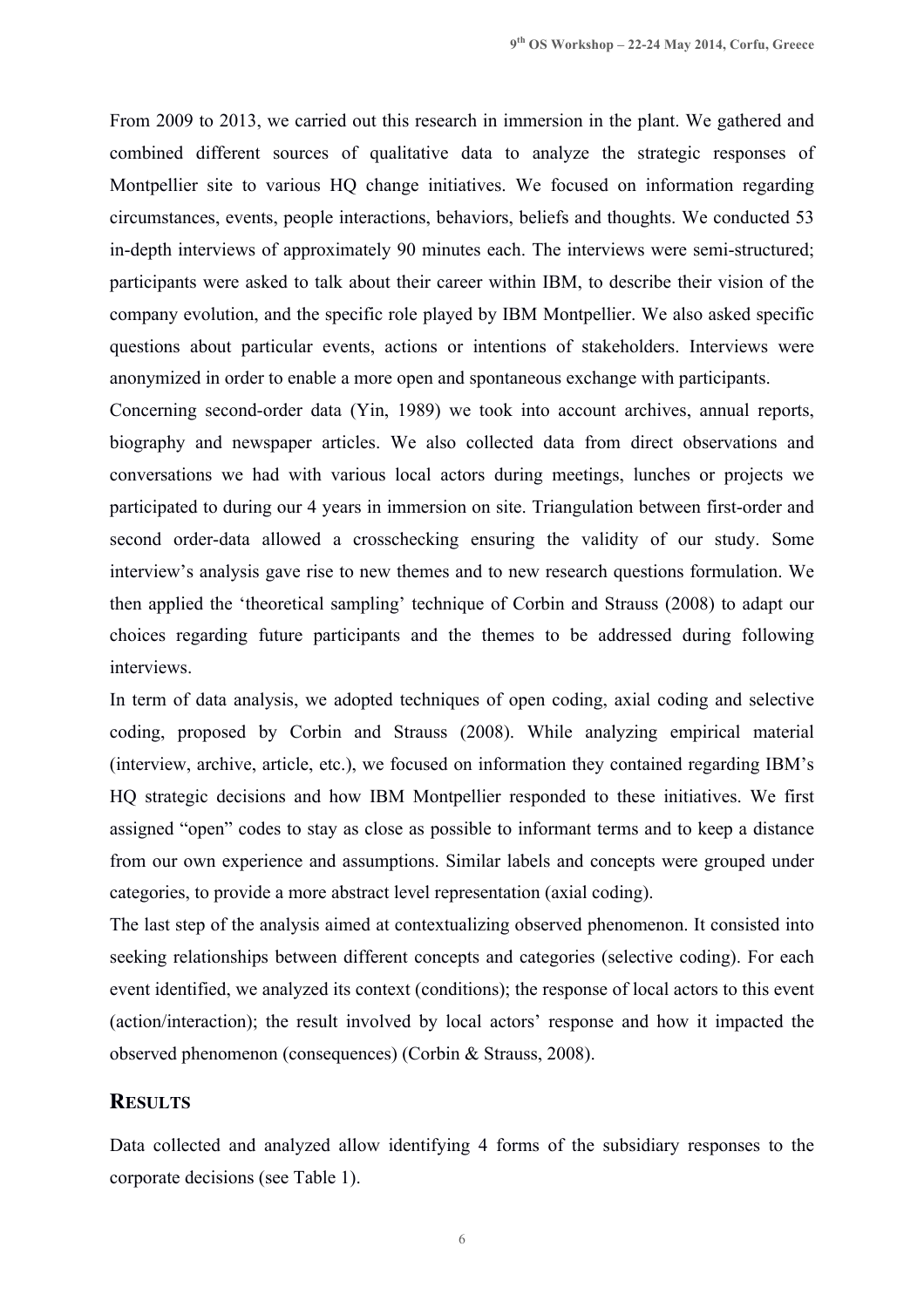|                         | <b>Local Strategic</b><br><b>Response 1</b>                                    | <b>Local Strategic</b><br><b>Response 2</b>                            | <b>Local Strategic</b><br><b>Response 3</b>                          | <b>Local Strategic</b><br><b>Response 4</b>                                                                                          |
|-------------------------|--------------------------------------------------------------------------------|------------------------------------------------------------------------|----------------------------------------------------------------------|--------------------------------------------------------------------------------------------------------------------------------------|
| Conditions              | Leadership<br>Stability<br>Growth                                              | Crisis<br>Downsizing<br>Closing threat                                 | <b>Business</b><br>reorientation<br>Leader's vision<br>Restructuring | Globalization<br>Internal competition<br>Relocation                                                                                  |
| Action /<br>Interaction | Execute orders<br>Be a model site<br>Be at the top of<br>IBM sites'<br>ranking | 'Escalate' (Hierarchy<br>bypassing)<br>Reverse the closing<br>decision | 'Work in wig'<br>Redirect site's<br>activity towards<br>services     | Support and form the new<br>European manufacturing<br>site (Dublin, Ireland)<br>Become indispensable and<br>prevent total relocation |
| Consequences            | Adoption of<br>corporate best<br>practices                                     | Rejection of<br>corporate decision                                     | Anticipation and<br>support of<br>corporate initiative               | Negotiation and<br>modification of corporate<br>decision and strategy                                                                |

# **Table 1:**Erreur ! Pas de séquence spécifié. **Results Matrix**

#### **PERIOD 1 (1965-180): GROWTH AND TECHNOLOGICAL EXCELLENCE**

In the mid 1960s, two technological breakthroughs revolutionized the computer world and transformed the business model of IBM. In April 1964, IBM announced the launch of S/360 mainframe, a universal system covering a complete range of applications that had gradually became prominent in both commercial and scientific sector. At the same period, IBM introduced the *Solid Logic Technology* (SLT) used in semiconductor circuit components of the S/360. This new technology allowed the development of logical modules that were smaller, denser, faster and more energy-saving than the previous generation of transistor circuits (TTL, Transistor-Transistor Logic). These technological innovations ensured to IBM a comfortable position of leader in the computer business sector. Between 1964 and 1990, the company achieved a significant and rapid growth: the number of employees increased by 150% (375,000 employees in 1990) and earnings were multiplied per 15 (6 billion dollars of net earnings in 1990)<sup>1</sup>.

During this first period of existence, IBM Montpellier was in constant development and steadily increased its headcounts and infrastructures. As the unique European site in charge of the flagship production of IBM, it was a strategic stakeholder of the group. Interviews with former site directors and managers revealed they didn't feel the need to develop local initiatives or to look for any mandatory evolution. They were in line with IBM's global

<sup>&</sup>lt;sup>1</sup> Data collected in IBM archives, available at the following address http://www-03.ibm.com/ibm/history/documents/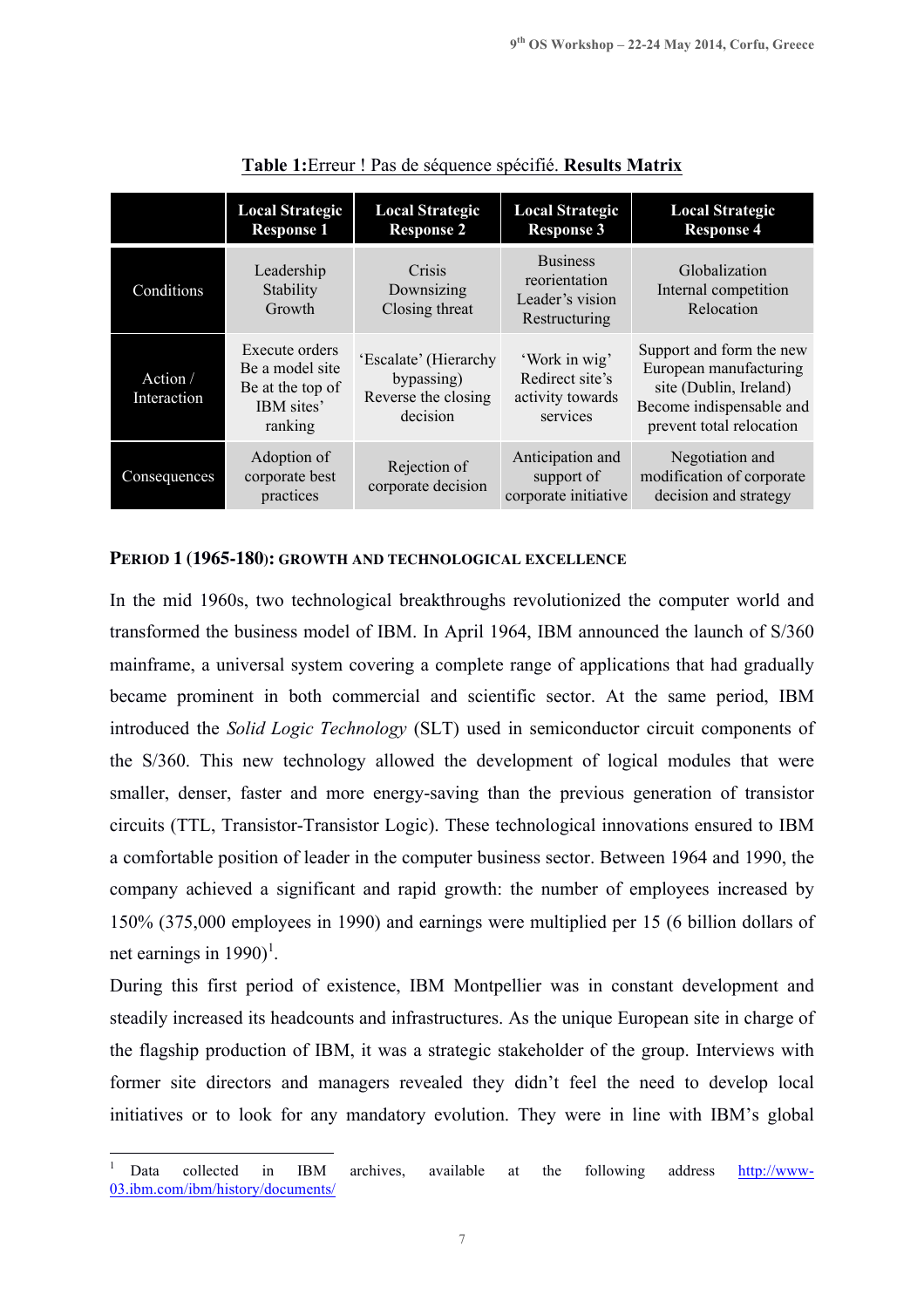orientations and the site's manufacturing mission ensured them legitimacy and secured setting within the global value chain of the company. A former site director declared that until the early 1990s, local actors merely executed HQ's orders. Their main concern was to place Montpellier site at the top of IBM subsidiaries.

*"We were in the train, in a structure where the management, broadly speaking worked on rails: we received objectives and plans from HQ, we executed them and reported our results […] At that time, the role and the purpose of the plant was producing."* (former Montpellier manager 1)

#### **PERIOD 2 (1992-1993): CRISIS, RESTRUCTURINGS AND CLOSURE THREAT**

In the early 1990s, IBM faced an unprecedented crisis that marked the end of a more-thantwenty-five-years period of growth. The competition was raising, margins were declining and, between 1990 and 1993, profits of IBM fell by over 200%. Lou Gerstner, the new chairman was appointed in April 1993 and started operating radical transformations. He first decided to centralize strategic decisions at the American headquarter. The geographical and multidomestic organization was abandoned for a more integrated and a vertical structure focused on core competencies. These restructurings involved the closure of many plants and the displacements of 125,000 jobs between 1991 and 1994. In parallel, Lou Gerstner decided to re-design processes from services provided to customer. *"That was our first big bet – to build not just the largest but the most influential services business in the industry"* (Gerstner, 2002, p. 124). Finally, Gerstner decided to abandon the so far used bipolar technology and to adopt the CMOS technology (Complementary Metal-Oxyde-Semiconducteur).

These global transformations had a significant impact on Montpellier site: its production apparatus became obsolete, its structure went oversized and its manufacturing mission was no more in line with the IBM strategy and ambitions. The workforce was cut by more than 50% and the occupied surfaces were reduced of more than 40%. Despite these considerable costs reduction, in 1995, the Montpellier plant director received a fax from HQ announcing that the future CMOS mainframes would be no more produced at Montpellier.

*"If we had been no more in charge of producing the next systems, it would have been over. It meant that we were just finishing the current systems and shutting*  down the plant. This decision meant the end for IBM Montpellier. I did not *accept it."* (former Montpellier manager 2)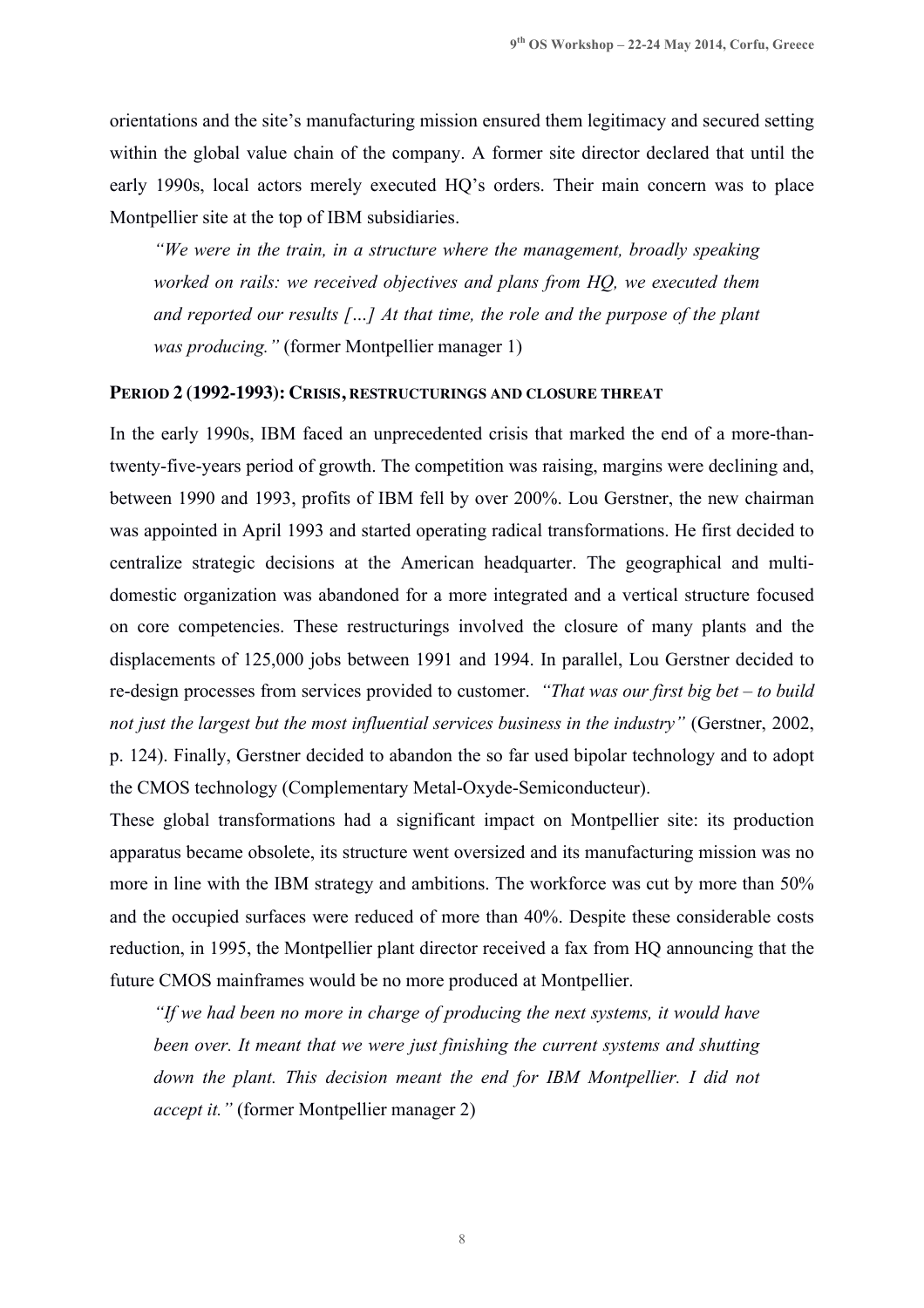Concerned with the human and the social impact of the site's closure, he refused to comply to the HQ. The day after the "fax-day", the plant manager took the initiative to go to the US to convince the world director of operations to preserve Montpellier activity. He presented him a business case highlighting how the overall profitability of the group was partly dependent of the activity of the French subsidiary.

*"He [the plant manager] had very impressive nerves: one day, he caught a flight to the US and requested an appointment with the worldwide director of manufacturing. He told him that he disagreed with his decision of stopping the production in Montpellier and that he had a business case proving that it was profitable to continue to work in Montpellier. It is said that he entered by the window after being kicked out by the door. And he won, we obtained a reprieve."*

(former Montpellier middle-manager 1)

The former plant manager had formerly done a 5 years-assignment in various IBM US plants. He then had the opportunity to work and to develop a close and trustful relationship with the world director of IBM operations. The legitimacy acquired during this US assignment, associated with the favorable business plan, had a significant persuasive effect and the decision to close Montpellier site was finally abandoned. In the mid-1990s, Montpellier site became responsible of the CMOS mainframes' production for the EMEA market.

# **PERIOD 3 (1995-1996): STRATEGIC REORIENTATION AND WORK 'IN WIG'**

In the early 1990s, the IBM subsidiary of Montpellier considered that even if it succeed into downsizing and restructuring the site, and saving a part of the manufacturing mission, it was not enough to ensure the site survival at a longer term.

Hence, when a new manager got the opportunity to initiate a new activity of product demonstration, he rapidly gained the trust and the support of the director who considered this new business as a cornerstone of new value creation for customers. During an interview, the former plant manager explained that at this time, one of the main strategic purpose of L. Gerstner was to transform IBM's core business and to reorganize the company activities from customers needs: not only exploiting core competencies of the site in mainframe production, but being able to develop synergy in customers services development. In this perspective, the local management team started implementing a competence center. The purpose was to use mainframes produced in Montpellier as well as the expertise of local engineers and technicians to allow customers testing on the site, the solutions proposed by IBM sales teams.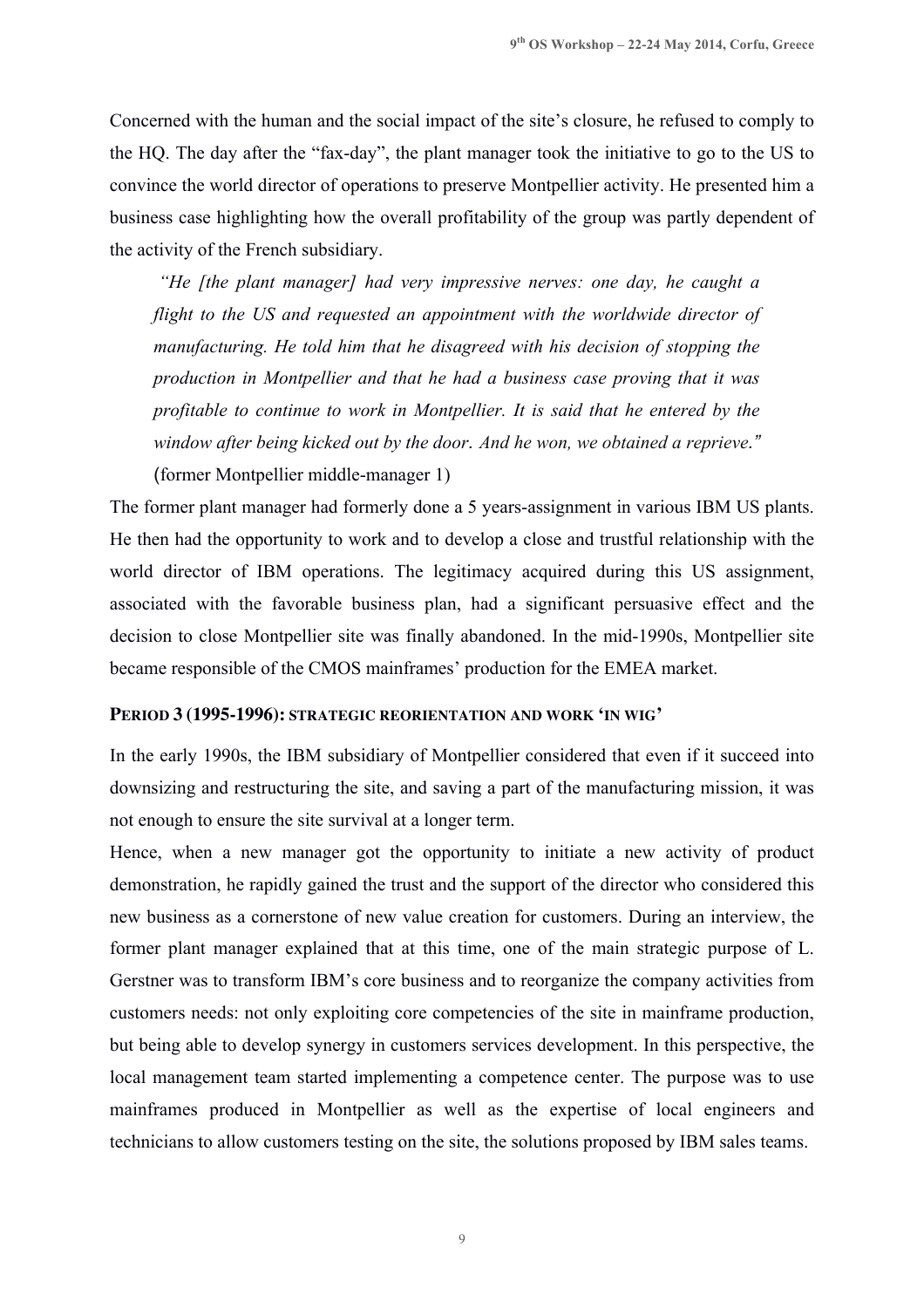While local management considered this new activity as a strategic orientation wanted by L. Gerstner, they feared not to be supported by the HQ and preferred carrying on a "hidden implementation".

The local site was entirely dedicated to manufacturing at that time, and had no authorization from the HQ to perform client services. On the contrary, objectives assigned by the HQ were drastically reducing costs and headcounts and let no space for new business development.

*"We were trying to develop an activity that we were not supposed to do… Our hierarchy expected us only producing mainframes, at minimum costs, using a minimum of surface and resources… They did not want us to do anything else."* (former Montpellier manager 3)

While hiding this initiative to the HQ, the IBM Montpellier managers re-allocated some of the human and material resources to the development of this new service-oriented activity. During four years, this activity has thus been independently developed by the subsidiary. Local managers named this "wig working"<sup>2</sup>.

In 1996, Montpellier management took advantage of a visit from L. Gerstner to present him the demonstration center. The CEO approved this new activity and made it official, thus allowing Montpellier site to reinforce its position within the MNC. The new activity was named PSSC (Products & Solutions Support Center), and is today a European competence center employing nearly 300 people at IBM Montpellier site.

# **PERIOD 4 (1997-2000): DUBLIN SITE ESTABLISHMENT AND 'JUDOKA' STRATEGY**

The late 1990s marked the rebirth of IBM and the end of several years of crisis and restructuring. IBM's revenues exceeded \$80 billion in 1998 and \$100 billion in 2008. Lou Gerstner and his successor, Sam Palmisano, pursued the strategy initiated at the beginning of the decade: the company gradually decreased its manufacturing activity and pursued its transformation in service business. In parallel, both CEOs carried on with integrating and centralizing IBM's activities. They reconsidered the organization and the implementation of IBM's value chain and made many offshore investments in low-cost countries. New manufacturing sites were established in countries offering advantages in terms of labor or tax costs and the internal competition between various IBM plants increased.

 $2$  This idiom was used in the early days of industrialization to describe situations where workers used the tools provided by the factory to accomplish work that was not the one for which they were being paid, usually for their own personal benefit, a situation at times known or tolerated by employers.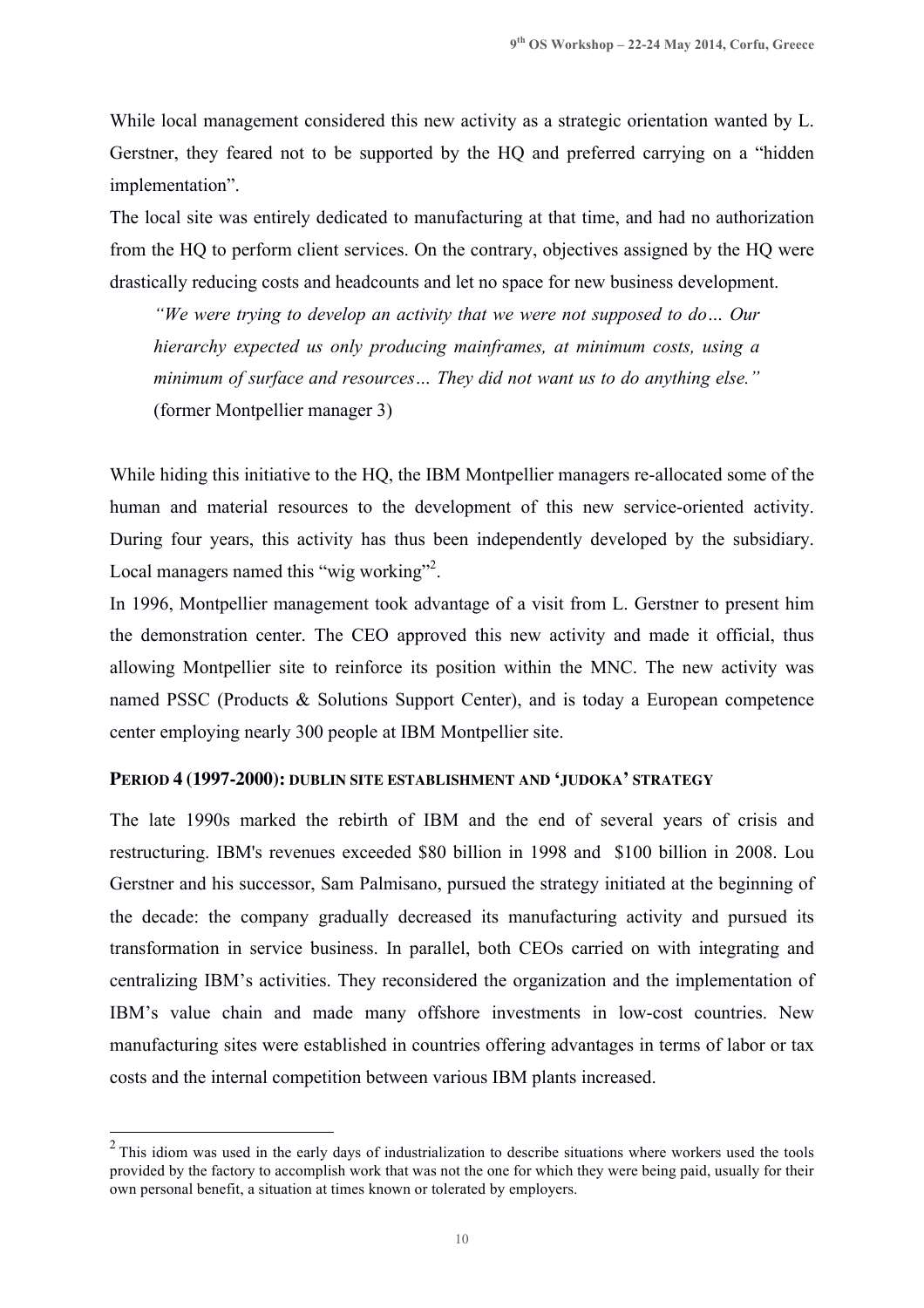In 1997, IBM HQ decided to take advantage of the economic attractiveness of Ireland and announced the establishment, in Dublin, of a second European plant in charge of the mainframes production for the EMEA market. The headquarter asked Montpellier site to form the new plant's teams and to accompany them in the launch of their manufacturing mission. In other words, the French subsidiary had to transfer its competences and part of its business to Dublin. Montpellier managers feared, at the long term, a relocation of the whole production activity in Dublin and felt that their future within the multinational was once again threatened.

*"In 1997, we understood that if IBM decided to build a new manufacturing site in Dublin, it meant that sooner or later, we had to transfer 100% of our production."* (former Montpellier manager 4)

*"When the HQ told us that we not only had to transfer part of our production activity to Dublin but that also to help them starting and launching the first mainframes, it was almost like if they were asking us to cut one arm."* (middle manager 2)

While Montpellier managers refused the idea of transferring their whole production activity to Dublin, they decided not to resist the launch of the new plant, by, for instance, slowing-down or restraining knowledge transfer. On the contrary, they chose to accompany this change and even to be a key actor of this transfer. In an interview, the plant manager of that time explained that he couldn't refuse to help Dublin but nor accepting to relocate the whole manufacturing activity. Local management chose to support the transfer while keeping control by giving a minimum of autonomy to Dublin site. Aiming to be a key agent of the change, IBM Montpellier wanted to act as a big brother and to remain a strategic subsidiary.

*"We explained to the parent company that we were able to support Dublin and to ensure operations of IBM European manufacturing. We were somehow their life insurance."* (former Montpellier manager 4)

Different interviewees compared the strategy adopted by Montpellier managers at that time to "judoka's attitude". According to them, in this kind of situation, fighting against change might be fatal and one of the best ways to resist is actually to follow the movement and understand how to take advantage of it. Based on its experience and know-how, Montpellier site managed to convince HQ to maintain in Montpellier technical parts of the production process, such as components and modules testing as well as new products introduction. The site finally coped with Dublin site establishment and succeeded into saving production activity and jobs. It even survived Dublin plant which production has been relocated to a new site in Singapore in 2009.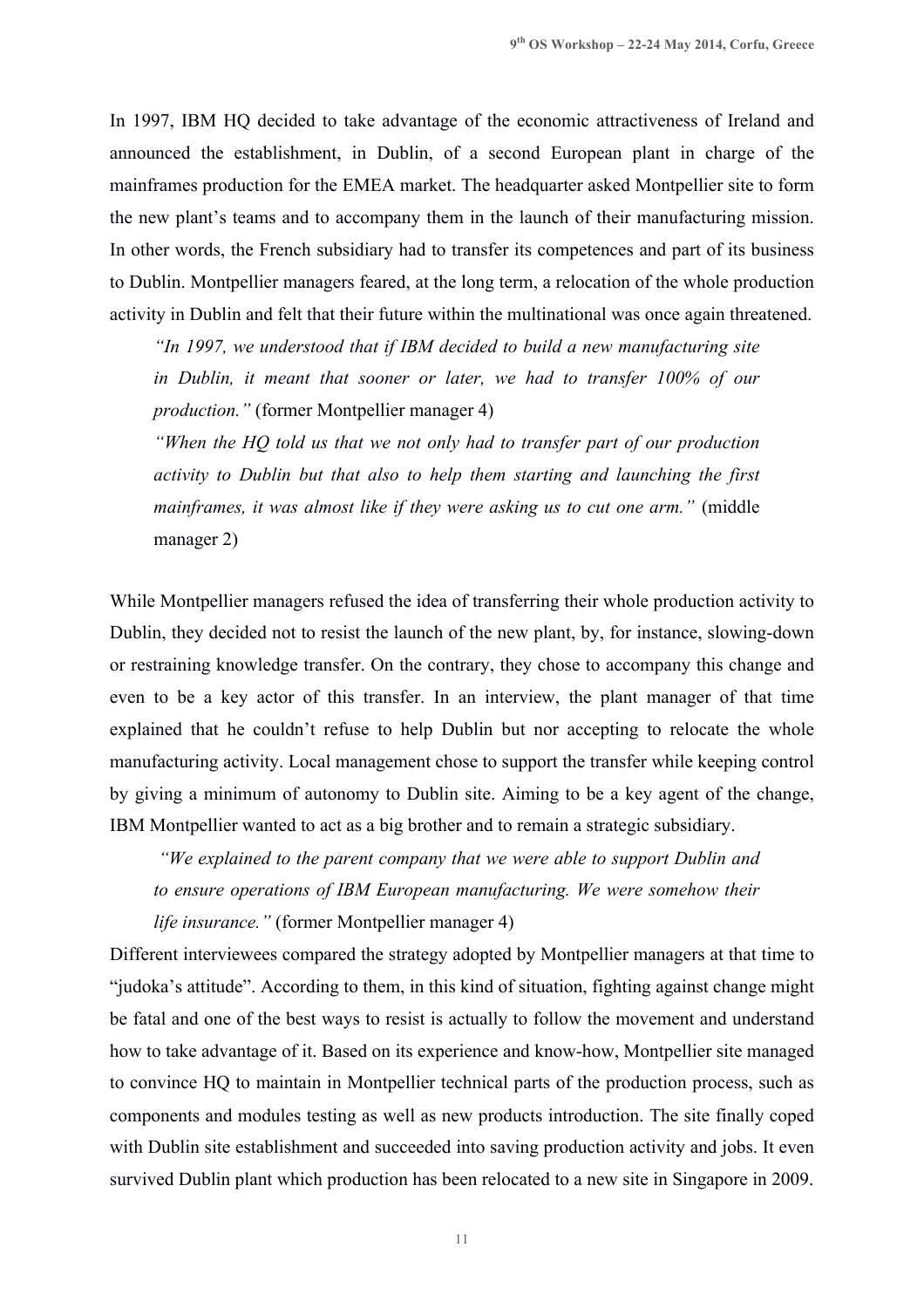#### **DISCUSSION AND CONCLUSIONS**

Based on the in-depth case study of IBM Montpellier, this research enabled to highlight four different forms of local responses to corporate changes initiatives. While the two first situations of our study appears to reflect two opposite behaviors -"acceptance" and "resistance"- well known in the literature on organizational change, the two other situations appear to be more complex and neither comparable to consent nor to dissent. The study of situations 3 and 4 has highlighted the importance not to focus only on practices and actions of actors to qualify strategic responses to change but also to consider the ends and intentions that guided them. Indeed, integrating both concepts allows to grasp the ambiguity of situations in which negative responses to change may be motivated by positive intentions; or conversely, positive responses to change may be motivated by negative intentions. In order to study the complexity of various forms of strategic responses to diffusion of change, norms or practices from HQ, we propose to consider that acceptance and resistance are not opposite notions on a same continuum but two distinct behavioral dimensions (Van Offenbeek, Boonstra, & Seo, 2012). Other studies in change management literature (Piderit, 2000; Van Offenbeek et al., 2012) showed that using a multidimensional framework for conceptualizing employee (user) attitudes toward proposed changes "*allows for the possibility of different reactions along the different dimensions*" (Piderit, 2000, p. 787). Accordingly, we propose to conceptualize subsidiaries' strategic response to global change with two separate constructs: behavior and intention. By "behavior", we mean the action, practices or discourses of actors, or more generally any "*physical actions that can be seen or heard*" (Matlin (1995), cited by Bovey & Hede, 2001, p. 537). Actions and practices along the behavioral dimension might range from compliance to misbehavior, which comprises "Activities […] that (a) according to official structure, culture and rules of the organization, "should not happen" and (b) contain an element of challenge to the dominant modes of operating […]" (Watson, 2008, p. 300). By "intention", we mean the plan and the purpose of actors' practices and activities. It might range from positive intentions to support the change to negative intentions to oppose and to challenge it (Piderit, 2000). We propose the following two-dimensional framework for understanding subsidiary's responses to HQ change initiative (see Figure 1).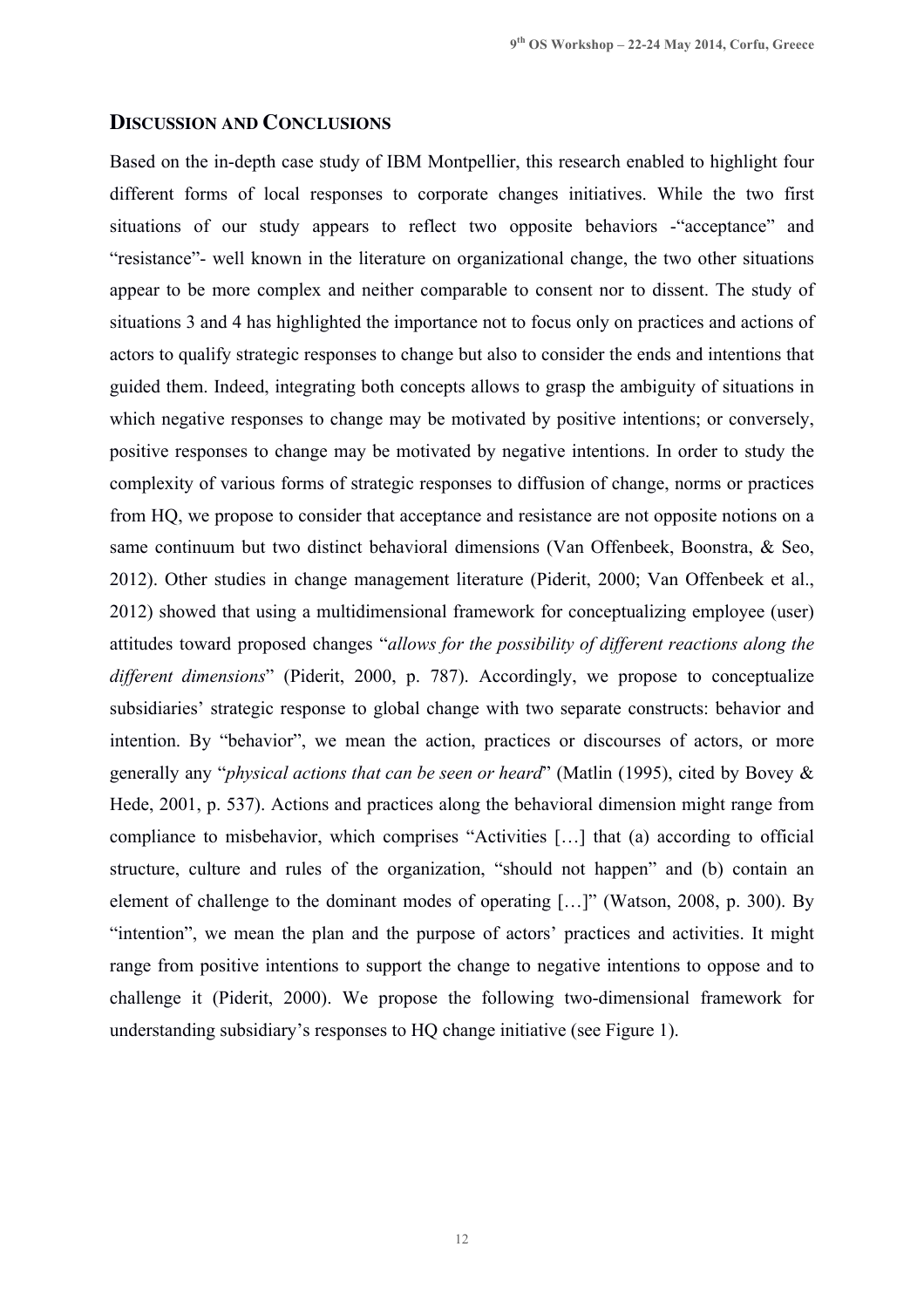



**Intention regarding change initiative** 

**Supportive compliance** refers to the first period studied and qualifies actions of managers supporting the mandatory change and perceive it as valuable for the organization and as not jeopardizing their local interests. They therefore integrate and execute HQ requirements and expectations. This type of response can be compared to compliant behaviors like "acquiescence" (Oliver, 1991) or "acceptation" (Coetsee, 1999). This kind of response can also be assimilated to "Boy Scout strategies" (Morgan & Kristensen, 2006) or to "active adoption" (Kostova & Roth, 2002, p. 229). More generally, it refers to the concept of "convergence" (Guillen, 1999; Quintanilla & Ferner, 2003; Spicer, 2006), which implies in the commitment of each national entity in a single unified global mission (M. Geppert & Williams, 2006).

**Challenging Misbehavior** refers to the second period of our study. It qualifies subsidiary's responses in which local actors refuse the change initiative and intent to defy and challenge its implementation by using formal or informal forms of misbehaviors that can range from strikes (Thompson, 1980), sabotage (Brown, 1977), skunk work (Kanter, 1988) or "wig working"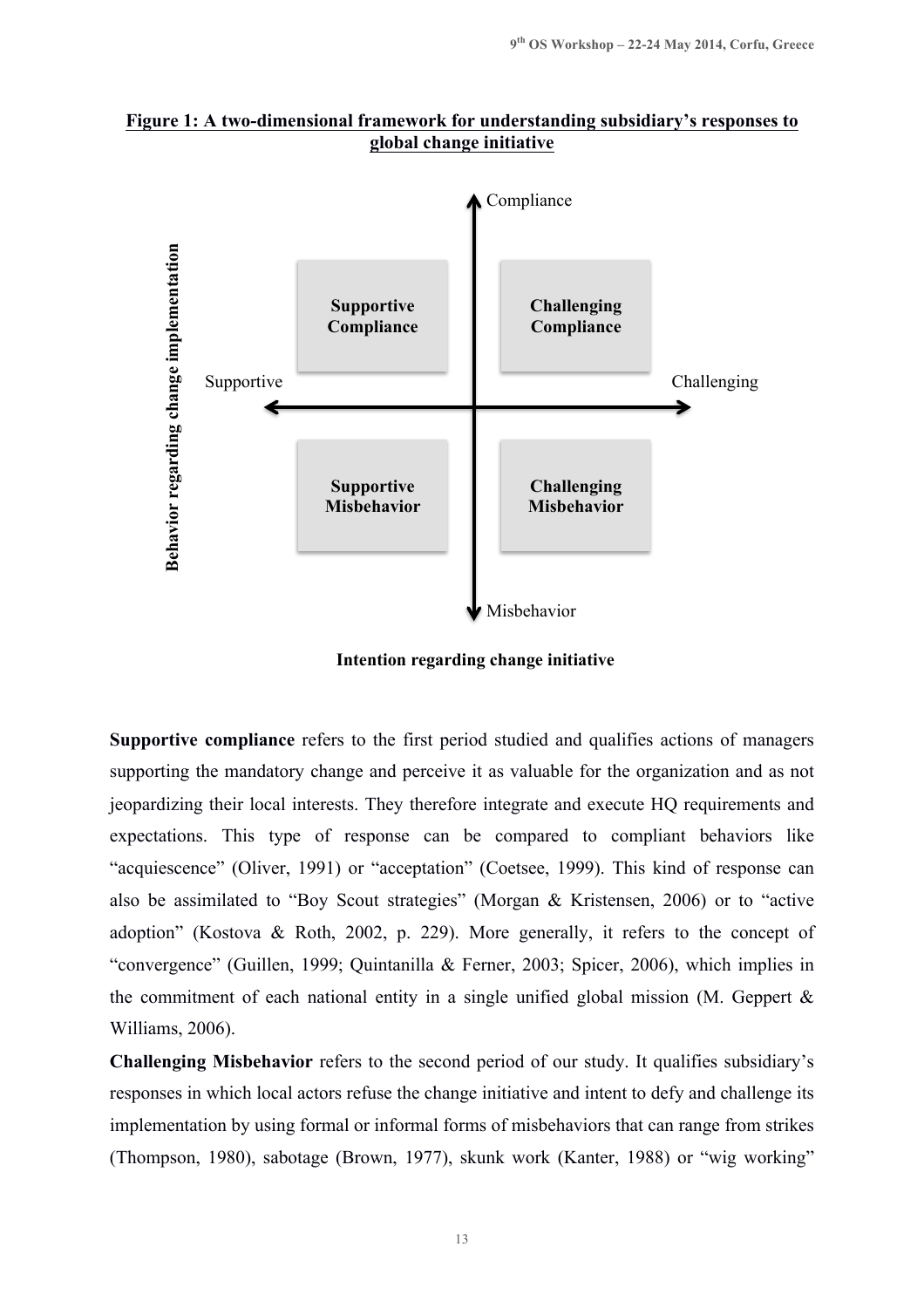(Hatchuel, Garel, Le Masson, & Weil, 2009) to humor (Ackroyd & Thompson, 1999), cynicism (P. Fleming & Spicer, 2003) or gossip (Noon & Delbridge, 1993). This type of responses is the similar to "defiance" (Oliver, 1991), "subversive strategies" (Morgan and Kristensen, 2006), or more generally "resistance" (Ashcraft, 2005; Coetsee, 1999; Courpasson, 2011) since it is mainly used (a) to qualify behaviors that intent to reject HQ requirements and to maintain status quo (Coetsee, 1999; Lewin, 1947; Zaltman & Duncan, 1977) or (b) to qualify all overt or covert activities that actors are not expected to do (Ackroyd & Thompson, 1999; Watson, 2008).

**Supportive Misbehavior** refers to the third period of our study. It corresponds to subsidiary's responses where managers adopt subversive behaviors and practices with regards to change implementation and HQ expectations. If we only focus on strategic actions that local actors we can compare them to subversive and deviant practices. More generally, we could classify these actions with types of "challenging misbehaviors". But on the other hand, if we focus on local actors strategic intentions and on their objectives, it appears that they are in line with the global transformation initiated by the HQ. This type of response is in line with recent studies considering that deviance is not always harmful for organizations (Galperin, 2003; Kidwell & Martin, 2005) and that some act of disobedience "*should be viewed as ethical, proper, and ultimately deliver effective outcomes for organisations*" (Richards, 2008, p. 656). Supportive Misbehavior can therefore be assimilated to 'ambivalent strategies' (Piderit, 2000) or to 'positive resistance' (David Courpasson, Dany, & Clegg, 2012) which qualifies negative responses to change that may be motivated by positive intentions and that might have constructive effect on the organization.

**Challenging Compliance** refers to our fourth period studied and qualifies subsidiary's responses where managers refuse the change initiative and intent to challenge, deviate or even counter its implementation. The difference with challenging Misbehavior is this type of response not characterized by subversive and resistant practices but by compliant and 'Boy Scout' actions. By acting in conformity with HQ expectations and by fully achieving objectives assigned, the subsidiary managers try to become essential within the multinational and to actively influence, modify or negotiate the global change initiated. To our knowledge, this type of response has been largely overlooked in literature. Research on resistance to change might thus have to gain from the study of these strategies that positively respond to change but that are motivated by challenging and contesting intentions regarding its implementation.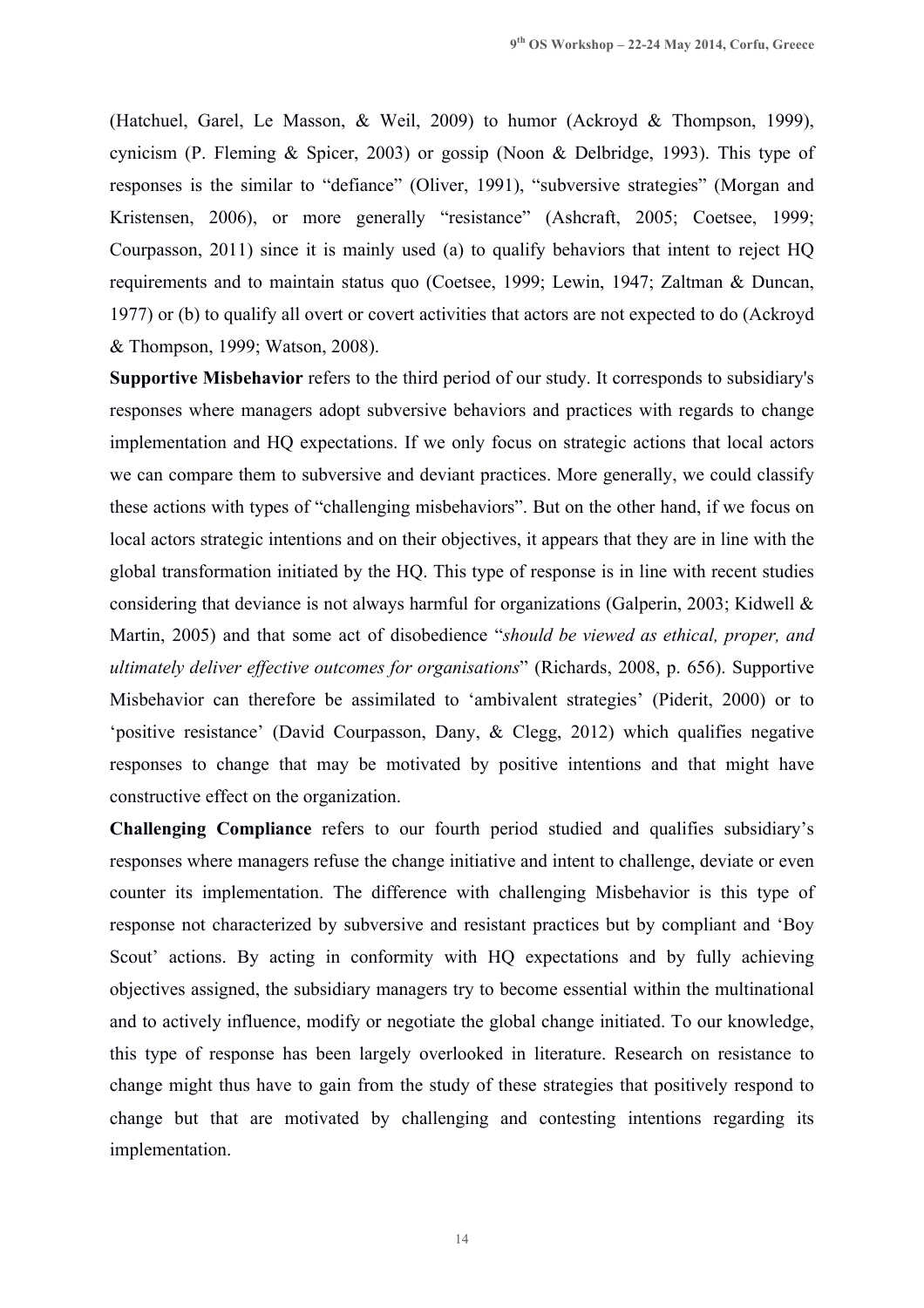This research gives evidence of subsidiary responses ambiguity to HQ decisions and how "boy scout" and "subversive" attitudes can be intrinsically linked. Our results go beyond the established dichotomy between 'acceptance' and 'resistance' and reveal the complexity and the ambivalence of subsidiaries strategies combining consent and dissent attitudes (Ashcraft, 2005; Piderit, 2000). By integrating behaviors and intentions in the study of local responses to global change initiatives, this research allows researchers and practitioners to identify possible forms of conflicts and resistance during major changes and transformations. It can also be helpful to distinguish *a priori* subversive practices and those that are simply an assimilation phase actually supporting the change initiative. This distinction represents an alternative to the dominant theories (Judson, 1991; Kotter & Schlesinger, 2008; Piderit, 2000; Waddell & Sohal, 1998) because postulating as not necessary to control and avoid every form of resistance. Some of them can be motivated by positive intentions regarding the change initiated or may have constructive effects on the organization and do not necessarily required to be managed by hierarchy (Meissonier & Houzé, 2010).

Our historical analysis of IBM Montpellier responses to headquarter decisions, revealed that local response evolved over time. We thus suggest future empirical researches paying more attention to this evolution since it might yield some interesting insights about why and how a subsidiary's response might switch from one type to another one. It might help to deepen our understanding on how to manage and how to respond to change initiatives.

*Acknowledgments: This research received financial support from the French National Research Agency through the program "Investments for the Future" under reference number ANR-10-LabX-11-01*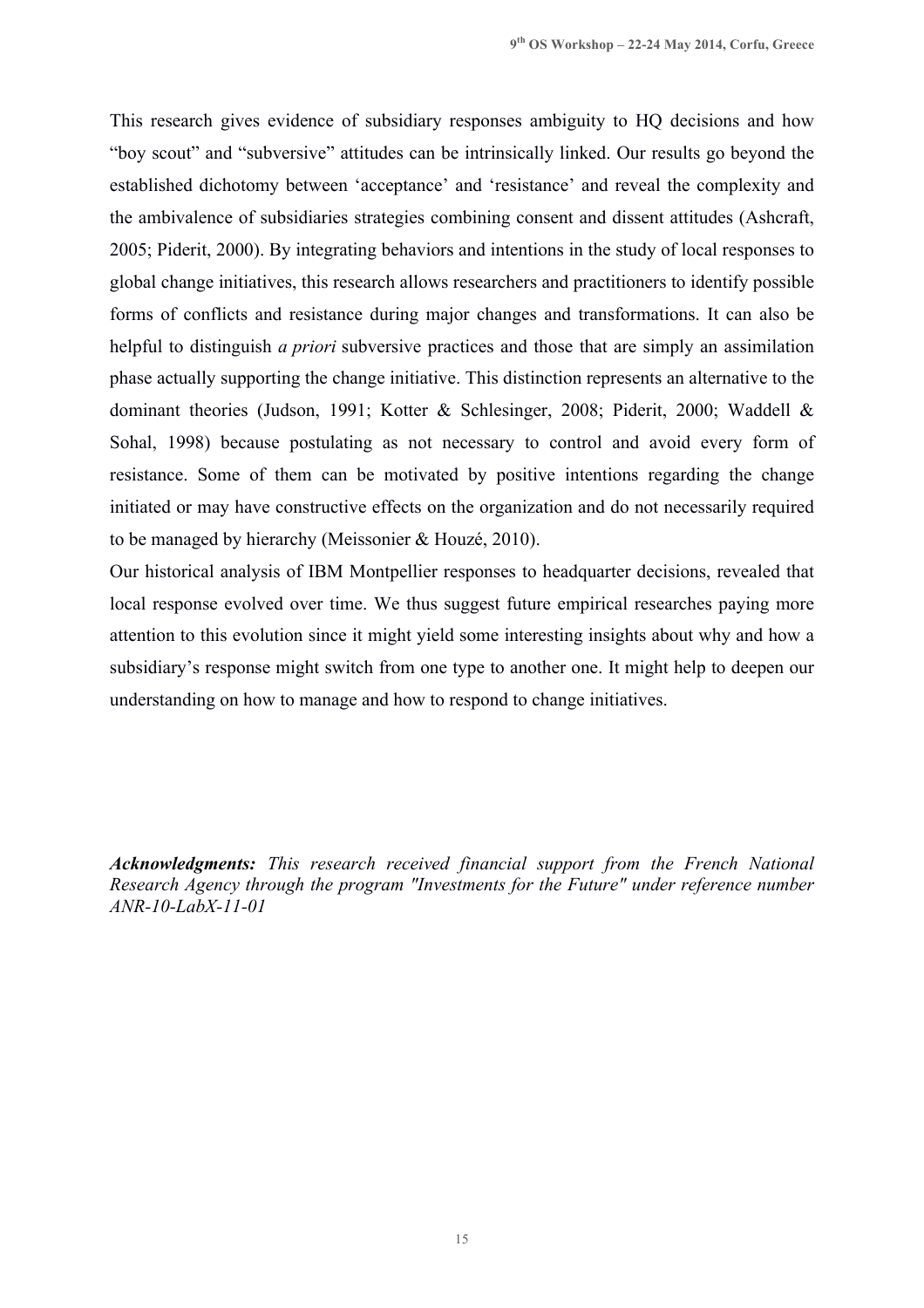# **REFERENCES**

Ackroyd, S., & Thompson, P. (1999). *Organizational misbehaviour*. London: Sage.

- Ashcraft, K. L. (2005). Resistance through consent? Occupational identity, organizational form, and the maintenance of masculinity among commercial airline pilots. *Management Communication Quarterly*, *19*(1), 67–90.
- Baliga, B. R., & Jaeger, A. M. (1984). Multinational corporations: Control systems and delegation issues. *Journal of International Business Studies*, *15*(2), 25–40.
- Bartlett, C. A., & Ghoshal, S. (1986). Tap your subsidiaries for global reach. *Harvard Business Review*, *64*(6), 87–94.
- Becker-Ritterspach, F., & Dörrenbächer, C. (2011). An organizational politics perspective on intra-firm competition in multinational corporations. *Management International Review*, *51*(4), 533–559.
- Birkinshaw, J. (1996). How multinational subsidiary mandates are gained and lost. *Journal of International Business Studies*, 467–495.
- Birkinshaw, J. (1999). The determinants and consequences of subsidiary initiative in multinational corporations. *Entrepreneurship: Theory & Practice*, *24*(1), 11–38.
- Birkinshaw, J., & Hood, N. (1998). Multinational subsidiary evolution: capability and charter change in foreign-owned subsidiary companies. *Academy of Management Review*, *23*(4), 773–795.
- Birkinshaw, J., Hood, N., & Jonsson, S. (1998). Building firm-specific advantages in multinational corporations: the role of subsidiary initiative. *Strategic Management Journal*, *19*(3), 221–242.
- Böhm, S., Spicer, A., & Fleming, P. (2008). Infra-political dimensions of resistance to international business: A Neo-Gramscian approach. *Scandinavian Journal of Management*, *24*(3), 169–182.
- Bouquet, C., & Birkinshaw, J. (2008). Weight versus voice: How foreign subsidiaries gain attention from corporate headquarters. *The Academy of Management Journal (AMJ)*, *51*(3), 577–601.
- Boussebaa, M. (2009). Struggling to organize across national borders: The case of global resource management in professional service firms. *Human Relations*, *62*(6), 829–850.
- Bovey, W. H., & Hede, A. (2001). Resistance to organisational change: the role of defence mechanisms. *Journal of Managerial Psychology*, *16*(7), 534–548.
- Brown, G. (1977). *Sabotage: a study in industrial conflict*. Spokesman Books.
- Chandler, A. D. (1962). *Strategy and structure: Chapters in the history of the american enterprise*. Washington DC: Beard Books Incorporated.
- Child, J. (1997). Strategic choice in the analysis of action, structure, organizations and environment: retrospect and prospect. *Organization Studies*, *18*(1), 43–76.
- Chin, C. B. N., & Mittelman, J. H. (1997). Conceptualising resistance to globalisation. *New Political Economy*, *2*(1), 25.
- Coetsee, L. (1999). From resistance to commitment. *Public Administration Quarterly*, *23*(2), 204–222.
- Corbin, J., & Strauss, A. (2008). *Basics of qualitative research: Techniques and procedures for developing grounded theory*. London: Sage.
- Courpasson, D. (2011). Part I "Roads to Resistance" The Growing Critique from Managerial Ranks in Organization. *M@ N@ Gement*, *14*(1), 7–23.
- Courpasson, D., Dany, F., & Clegg, S. (2012). Resisters at work: Generating Productive resistance in the workplace. *Organization Science*, *23*(3), 801–819.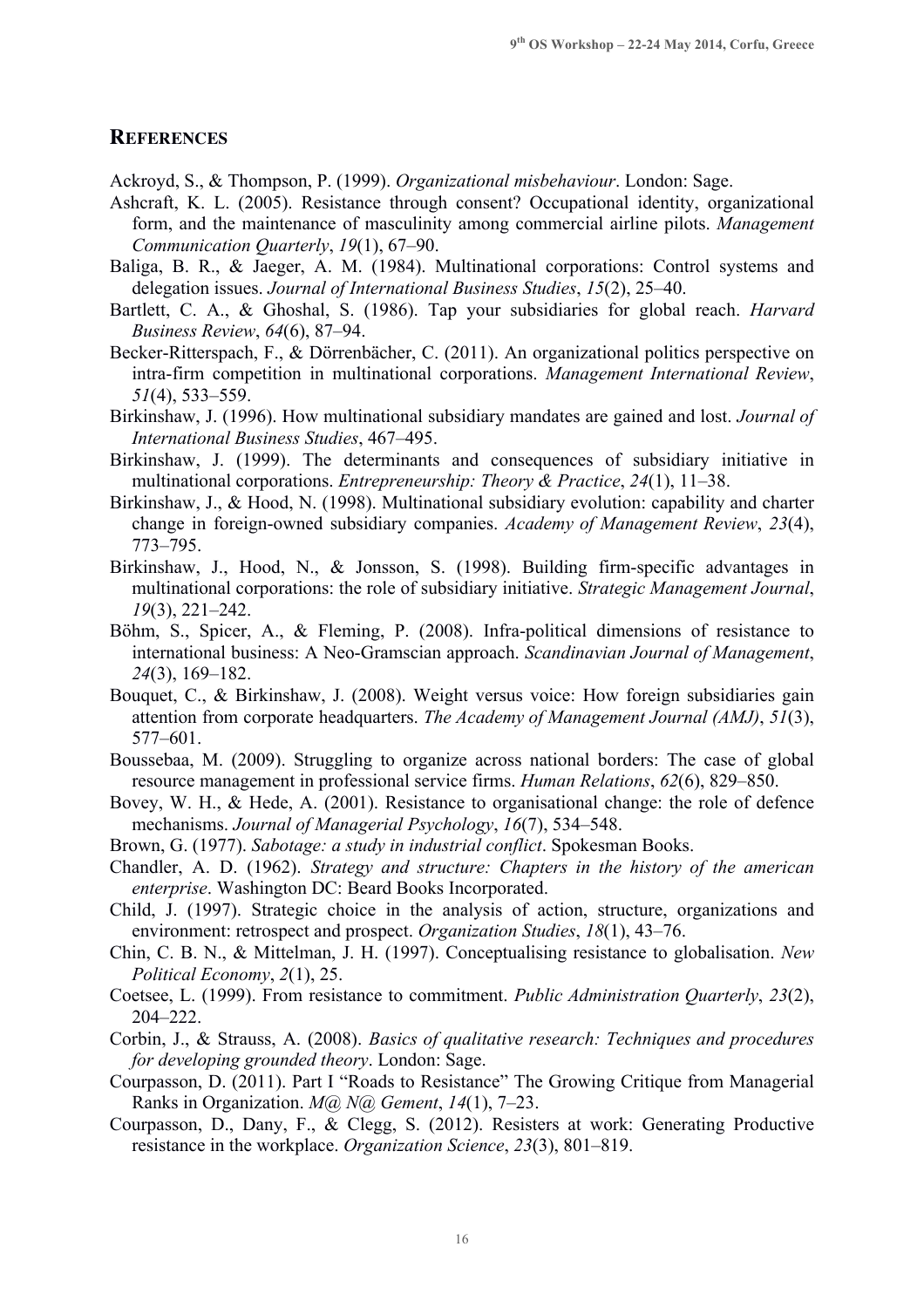- Covaleski, M. A., & Dirsmith, M. W. (1988). An institutional perspective on the rise, social transformation, and fall of a university budget category. *Administrative Science Quarterly*, *33*(4), 562–587.
- Crozier, M., & Friedberg, E. (1977). *L'acteur et le système* (Vol. 436). Paris: Edition du Seuil.
- Del Val, M. P., & Fuentes, C. M. (2003). Resistance to change: a literature review and empirical study. *Management Decision*, *41*(2), 148–155.
- Delany, E. (2000). Strategic development of the multinational subsidiary through subsidiary initiative-taking. *Long Range Planning*, *33*(2), 220–244.
- DiMaggio, P. J. (1988). Interest and agency in institutional theory. *Institutional Patterns and Organizations: Culture and Environment*, *1*, 3–22.
- DiMaggio, P. J., & Powell, W. W. (1983). The iron cage revisited: institutional isomorphism and collective rationality in organizational fields. *American Sociological Review*, *48*(2), 147–160.
- DiMaggio, P. J., & Powell, W. W. (1991). *The new institutionalism in organizational analysis* (1st ed.). Chicago: University of Chicago Press.
- Dörrenbächer, C., & Gammelgaard, J. (2011). Subsidiary power in multinational corporations: the subtle role of micro-political bargaining power. *Critical Perspectives on International Business*, *7*(1), 30–47.
- Dörrenbächer, C., & Geppert, M. (2006). Micro-politics and conflicts in multinational corporations: Current debates, re-framing, and contributions of this special issue. *Journal of International Management*, *12*(3), 251–265.
- Dörrenbächer, C., & Geppert, M. (2009). Micro-political games in the multinational corporation: the case of mandate change. *Management Revue*, *20*(4), 373–391.
- Dörrenbächer, C., & Geppert, M. (2011). *Politics and power in the multinational corporation: The role of institutions, interests and identities*. Cambridge: Cambridge University Press.
- Edwards, P., & Bélanger, J. (2009). The multinational firm as a contested terrain. In S. Collinson & G. Morgan (Eds.), *Images of the Multinational Firm* (pp. 193–216). Wiley-Blackwell.
- Eisenhardt, K. M. (1989). Agency theory: An assessment and review. *The Academy of Management Review*, *14*(1), 57–74.
- Erkama, N. (2010). Power and resistance in a multinational organization: Discursive struggles over organizational restructuring. *Scandinavian Journal of Management*, *26*(2), 151–165.
- Fleming, P., & Sewell, G. (2002). Looking for the Good Soldier, \vSvejk Alternative Modalities of Resistance in the Contemporary Workplace. *Sociology*, *36*(4), 857–873.
- Fleming, P., & Spicer, A. (2003). Working at a cynical distance: Implications for power, subjectivity and resistance. *ORGANIZATION-LONDON-*, *10*(1), 157–179.
- Ford, J. D., Ford, L. W., & D'Amelio, A. (2008). Resistance to change: The rest of the story. *Academy of Management Review*, *33*(2), 362–377.
- Galperin, B. L. (2003). Can workplace deviance be constructive? In A. Sagie, S. Stashevsky, & M. Koslowsky (Eds.), *Misbehavior and dysfunctional attitudes in organizations* (pp. 154–170). Palgrave Macmillan.
- Geppert, M., & Williams, K. (2006). Global, national and local practices in multinational corporations: towards a sociopolitical framework. *The International Journal of Human Resource Management*, *17*(1), 49–69.
- Geppert, M., Williams, K., & Matten, D. (2003). The Social Construction of Contextual Rationalities in MNCs: An Anglo-German Comparison of Subsidiary Choice\*. *Journal of Management Studies*, *40*(3), 617–641.
- Gerstner, L. V. (2002). *Who Says Elephants Can't Dance? Inside IBM's Historic Turnaround*. HarperBusiness, New York, NY.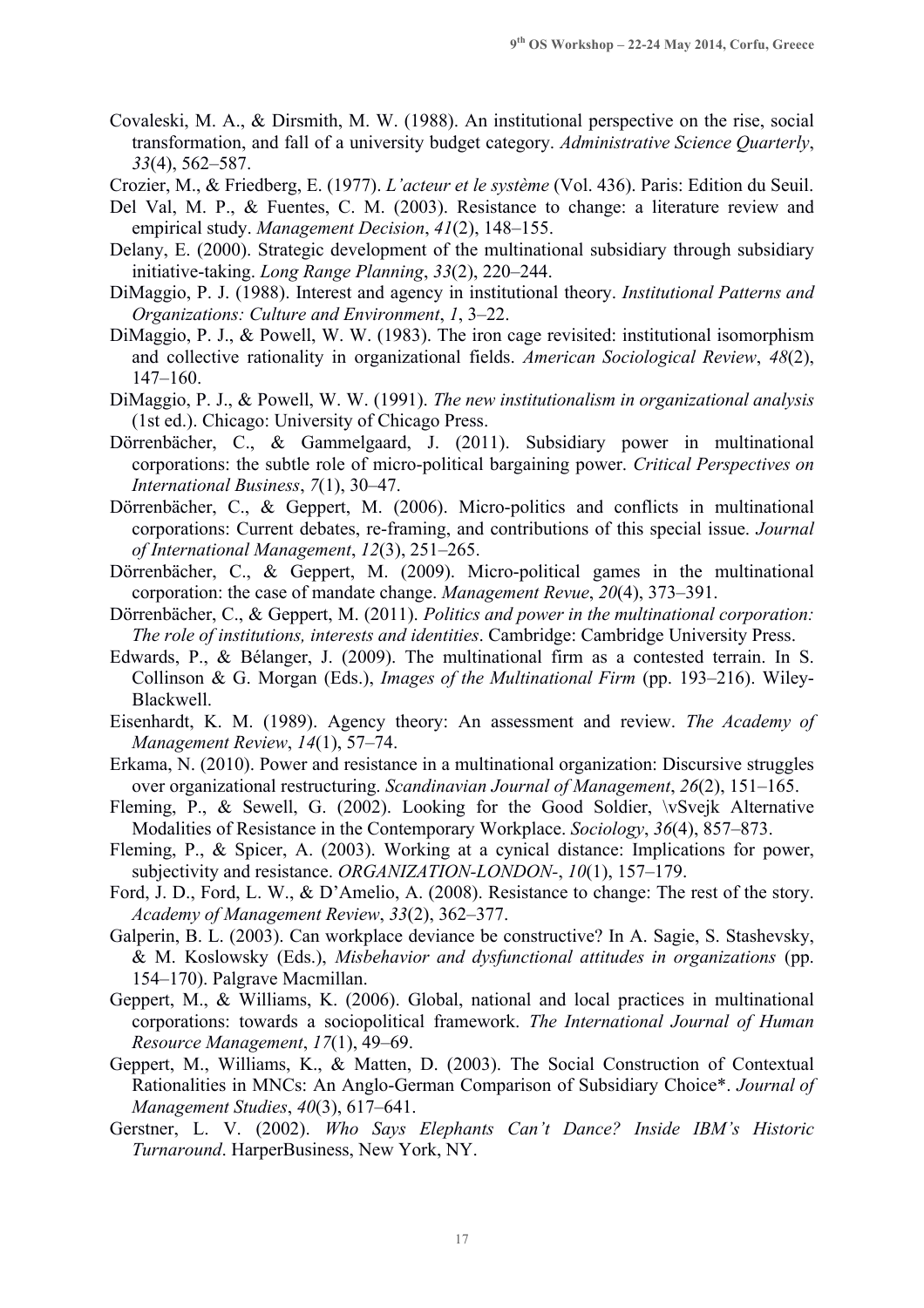- Ghoshal, S., & Bartlett, C. A. (1990). The Multinational Corporation as an Interorganizational Network. *Academy of Management Review*, *15*(4), 603–626.
- Greenwood, R., & Hinings, C. R. (1996). Understanding radical organizational change: Bringing together the old and the new institutionalism. *Academy of Management Review*, *21*(4), 1022–1054.
- Guillen, M. (1999). Corporate governance and globalization: arguments and evidence against convergence. *Reginald H. Jones Center Working Paper*, 1–45.
- Guler, I., Guillén, M. F., & Macpherson, J. M. (2002). Global competition, institutions, and the diffusion of organizational practices: The international spread of ISO 9000 quality certificates. *Administrative Science Quarterly*, *47*(2), 207–232.
- Gupta, A. K., & Govindarajan, V. (2002). Cultivating a global mindset. *Academy of Management Executive*, *16*(1), 116–126.
- Hatchuel, A., Garel, G., Le Masson, P., & Weil, B. (2009). L'intrapreneuriat, compétence ou symptôme? *Revue Française de Gestion*, (5), 159–174.
- Hedlund, G. (1986). The hypermodern MNC—A heterarchy? *Human Resource Management*, *25*(1), 9–35.
- Jarillo, J. C., & Martinez, J. I. (1990). Different Roles for Subsidiaries: The Case of Multinational. *Strategic Management Journal*, *11*(7), 501–512.
- Jensen, M. C., & Meckling, W. H. (1976). Theory of the firm: Managerial behavior, agency costs and ownership structure. *Journal of Financial Economics*, *3*(4), 305–360.
- Jermier, J. M., Knights, D. E., & Nord, W. R. (1994). *Resistance and power in organizations.* Taylor & Frances/Routledge.
- Judson, A. S. (1991). *Changing behavior in organizations: Minimizing resistance to change*. Blackwell Cambridge, MA.
- Kanter, R. M. (1988). When a thousand flowers bloom: Structural, collective, and social conditions for innovation in organization. *Research in Organizational Behavior*, *10*, 169– 211.
- Kidwell, R. E., & Martin, C. L. (2005). *Managing organizational deviance*. Sage.
- Kostova, T., & Roth, K. (2002). Adoption of an organizational practice by subsidiaries of multinational corporations: Institutional and relational effects. *Academy of Management Journal*, *45*(1), 215–233.
- Kostova, T., Roth, K., & Dacin, M. T. (2008). Institutional Theory in the Study of Multinational Corporations: A Critique and new Directions. *The Academy of Management Review*, *33*(4), 994–1006.
- Kotter, J. P., & Schlesinger, L. A. (2008). Choosing strategies for change. *Harvard Business Review*, *86*(7/8), 130.
- Langley, A. (1999). Strategies for theorizing from process data. *Academy of Management Review*, *24*(4), 691–710.
- Lewin, K. (1947). Group decision and social change. *Readings in Social Psychology*, *3*, 197– 211.
- Marquis, C., & Lounsbury, M. (2007). Vive la résistance: Competing logics and the consolidation of US community banking. *Academy of Management Journal*, *50*(4), 799– 820.
- Meissonier, R., & Houzé, E. (2010). Toward an "IT Conflict-Resistance Theory": action research during IT pre-implementation. *European Journal of Information Systems*, *19*(5), 540–561.
- Miles, M., & Huberman, A. (2003). *analyze des données qualitatives* (Vol. 2e édition). De Boeck.
- Mintzberg, H. (1979). An emerging strategy of" direct" research. *Administrative Science Quarterly*, *24*(4), 582–589.